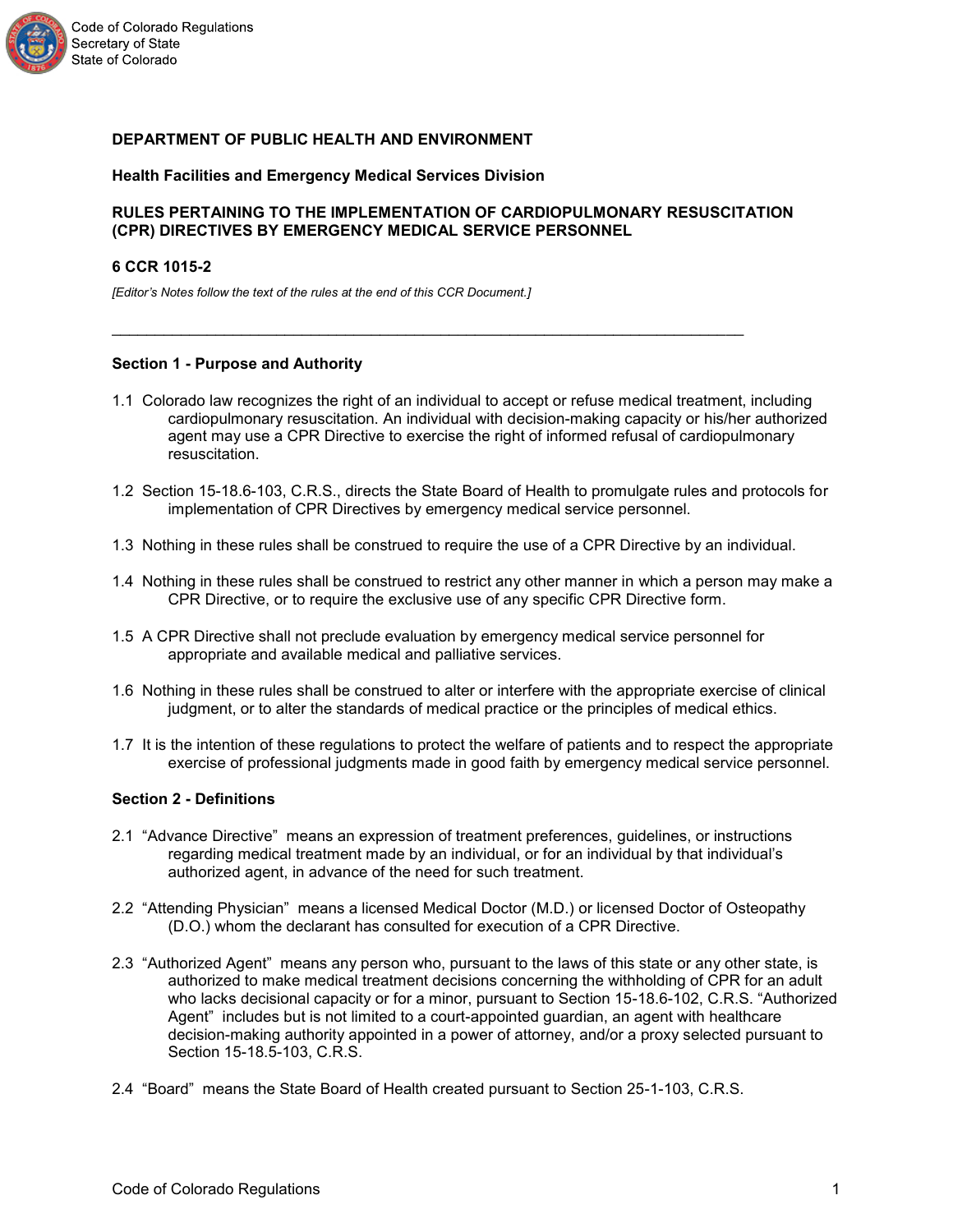- 2.5 "Cardiac Arrest" means the cessation of a functional heartbeat.
- 2.6 "Cardiopulmonary Resuscitation (CPR)" means measures to restore cardiac function or to support breathing in the event of cardiac or respiratory arrest or malfunction. "CPR" includes, but is not limited to, artificial ventilation, chest compression, delivering electric shock, placing tubes in the airway to assist breathing, or other basic and advanced resuscitative therapies.
- 2.7 "CPR Directive" means an advance directive pertaining to the administration of cardiopulmonary resuscitation.
- 2.8 "Declarant" means a person who has executed a CPR Directive. The declarant may be the individual named within the directive or the authorized agent of that named individual.
- 2.9 "Department" means the Colorado Department of Public Health and Environment.
- 2.10 "Do Not Resuscitate Order (DNR)" means a physician order to refrain from cardiopulmonary resuscitation.
- 2.11 "Emergency Medical Service (EMS) Personnel" means any emergency medical technician at any level who is certified or licensed by the Department of Public Health and Environment. "EMS Personnel" also includes a first responder certified by the Department of Public Safety, in accordance with Section 24-33.5-1203, C.R.S.
- 2.12 "Individual" means the person who is the subject of a CPR Directive.
- 2.13 "Palliative" refers to measures and treatments intended for relief of pain and suffering including, but not limited to, medication by any route, positioning, oxygen, suction, and manual treatment of airway obstruction as needed for comfort.
- 2.14 "Respiratory Arrest" (pulmonary arrest) means cessation of functional breathing.
- 2.15 "Resuscitation" means performing CPR.

# **Section 3 - General Provisions for CPR Directives**

- 3.1 CPR Directive
	- 3.1.1 A CPR Directive, executed pursuant to these rules, shall contain the following information:
		- a) name, date of birth, sex, eye and hair color, and race or ethnic background;
		- b) if applicable, the name of the hospice program in which the individual is enrolled;
		- c) the directive concerning the administration of CPR to the individual;
		- d) the signature or mark of the individual or authorized agent;
		- e) the date on which the CPR Directive was signed by the individual or authorized agent;
		- f) the name, address, telephone number, and signature of the attending physician; and
		- g) a written statement and signature(s) indicating a decision regarding tissue donation upon a patient's death, consistent with the revised uniform anatomical gift act, Section 12-34-101, C.R.S., et seq., then in effect.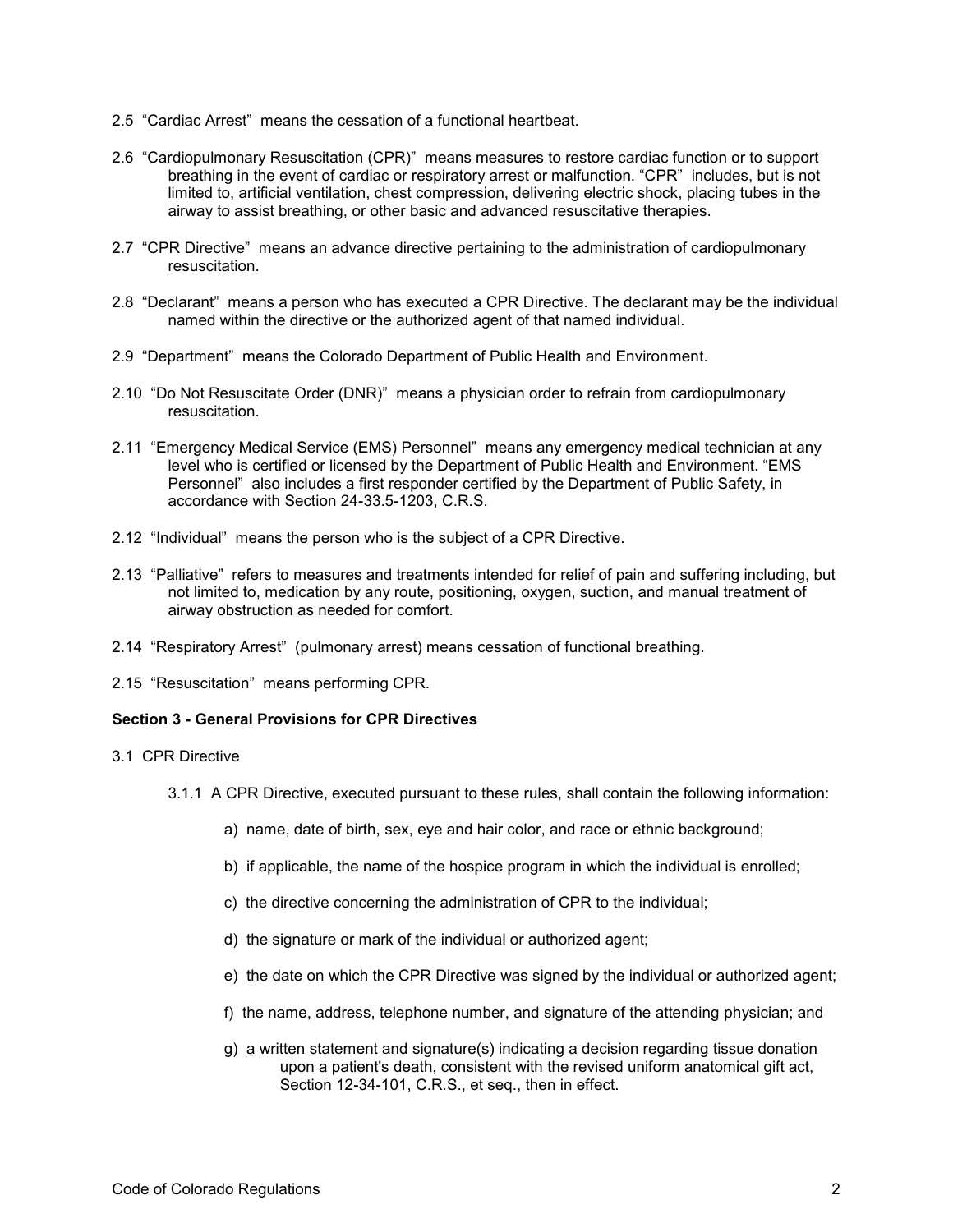- 3.1.2 A CPR Directive may be made in any other manner.
	- a) A CPR Directive bracelet or necklace may be regarded as valid.
- 3.1.3 Any CPR Directive that is apparent and immediately available to EMS personnel and which directs that resuscitation not be attempted constitutes lawful authority to withhold or discontinue CPR.
- 3.2 Revocation of a CPR Directive
	- 3.2.1 A CPR Directive may be revoked at any time by the individual who is the subject of such directive or by the authorized agent for that individual. However, only those CPR Directives executed originally by a guardian, agent, or proxy decision maker may be revoked by a guardian, agent, or proxy decision maker.

### **Section 4 - General Protocol for Implementation of CPR Directives**

- 4.1 Purpose
	- 4.1.1 To provide guidance for the implementation of CPR Directives by EMS personnel.
- 4.2. General
	- 4.2.1 There are many ways that an individual may make his or her wishes known regarding health care, particularly end-of-life decisions.
		- a) This may include, but is not limited to, documents such as a living will, medical durable power of attorney, CPR Directive, or other advance directives, including those from other states.
		- b) Any document or item of information or instruction that clearly communicates the individual's wishes or intent regarding CPR may be regarded as valid and the individual's wishes honored.
	- 4.2.2 An individual with a CPR Directive shall receive evaluation by EMS personnel and be provided appropriate and available palliative treatment and measures.
	- 4.2.3 A CPR Directive may be revoked at any time by the individual who is the subject of such directive or by the authorized agent for that individual. However, only those CPR Directives executed originally by a guardian, agent or proxy decision maker may be revoked by a guardian, agent or proxy decision maker. Family or bystanders who are not the declarant may not revoke a CPR Directive.
	- 4.2.4 A valid CPR Directive constitutes lawful authority to withhold or discontinue CPR. EMS personnel shall comply with an individual's CPR Directive that is apparent and immediately available.
		- a) "CPR" includes, but is not limited to, artificial ventilation, chest compression, delivering electric shock, placing tubes in the airway to assist breathing, or other basic and advanced resuscitative therapies.
		- b) A valid CPR Directive that has been photocopied, scanned, faxed or otherwise reproduced shall be honored.
	- 4.2.5 In the absence of a CPR Directive, consent to CPR is presumed.